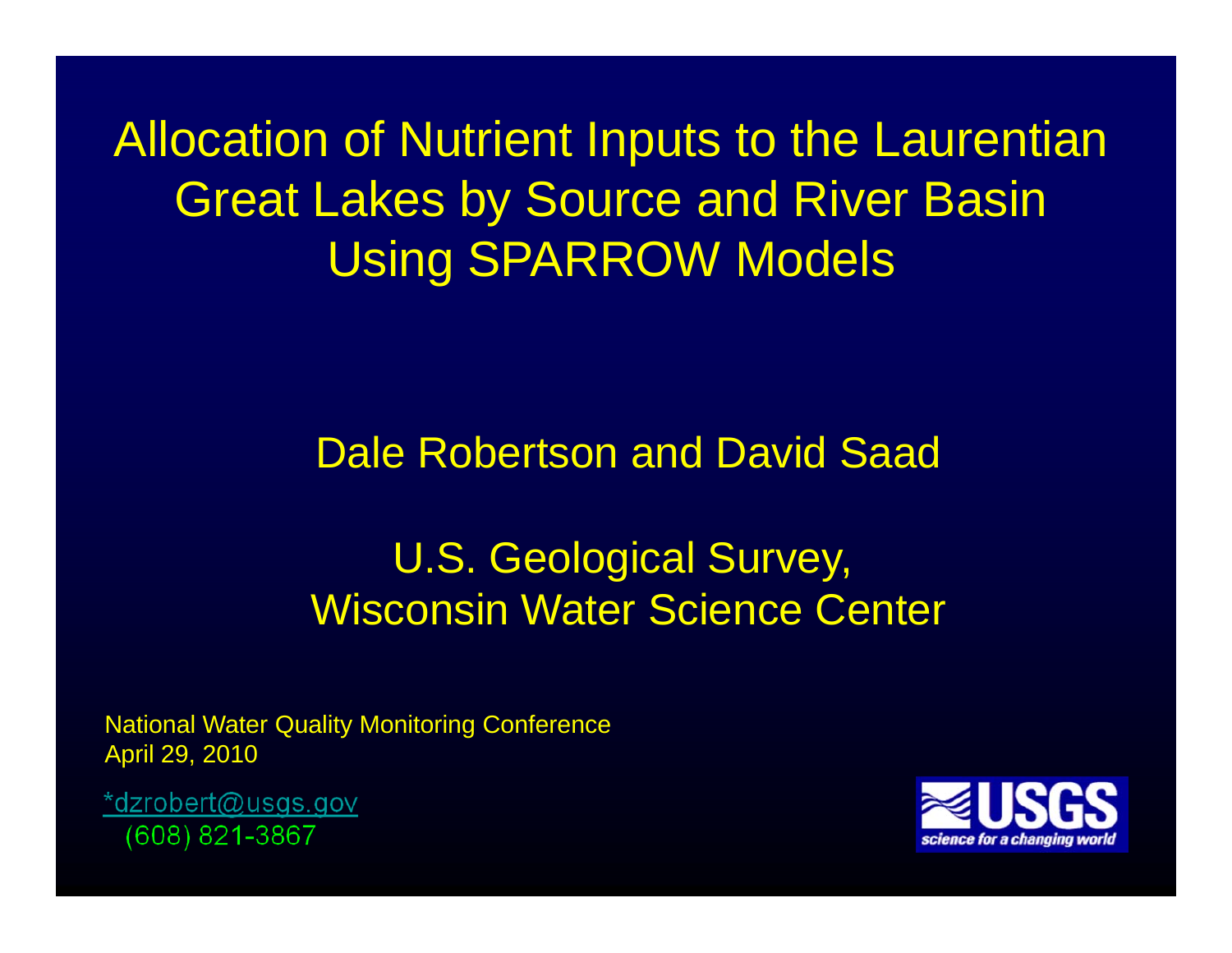## Eutrophication Issues in the Great Lakes



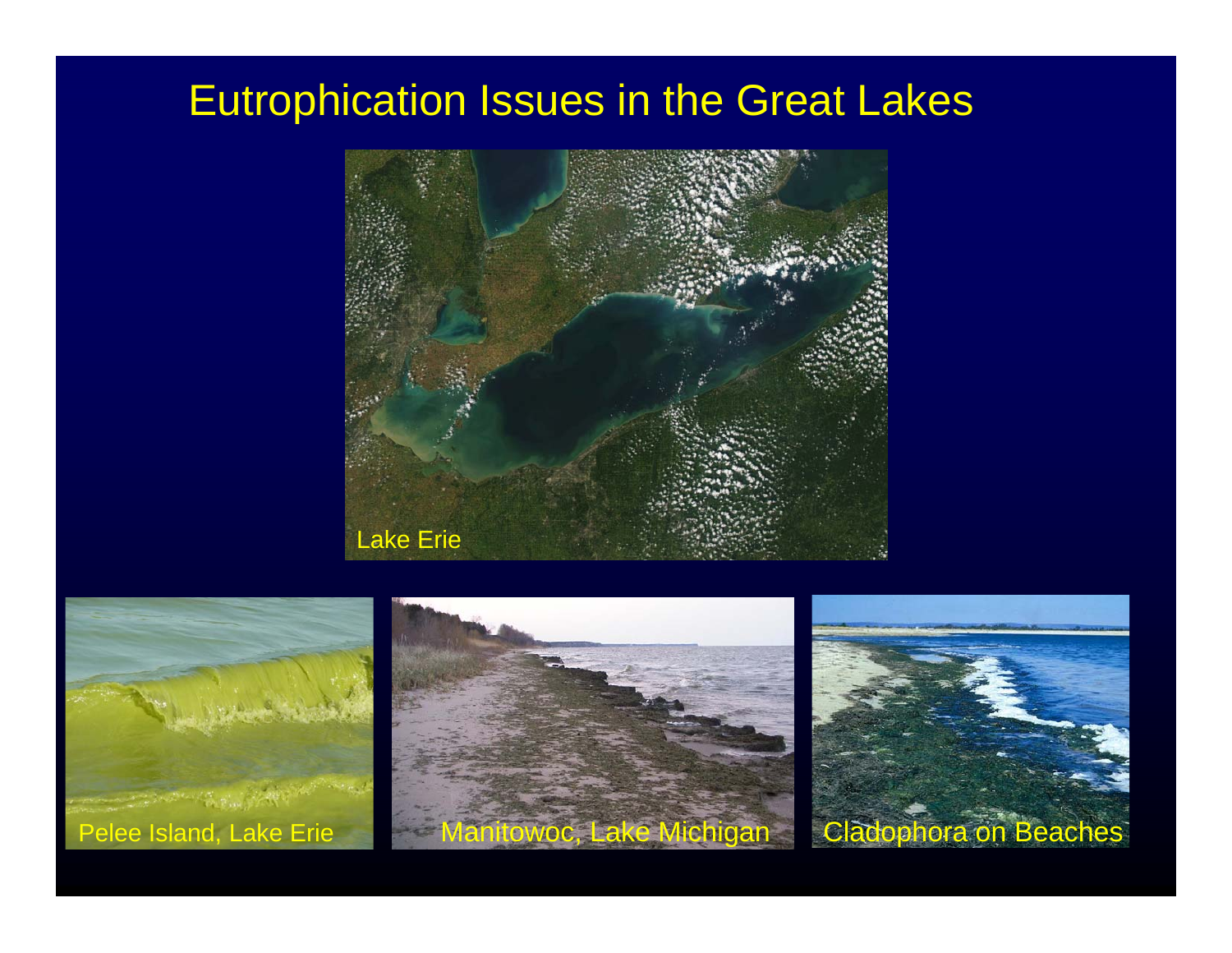# **Goals of Study:**

**1. Determine P (***and N***) loading to each Great Lake (U.S. contributions).**

**2. Determine P loading from each tributary > 150 km2.**

**3. Rank the tributaries based on loads and yields.**

**4. Determine relative importance of nutrient sources.**

**5. Compare yields from Great Lakes tribs with those of nearby major river basins.**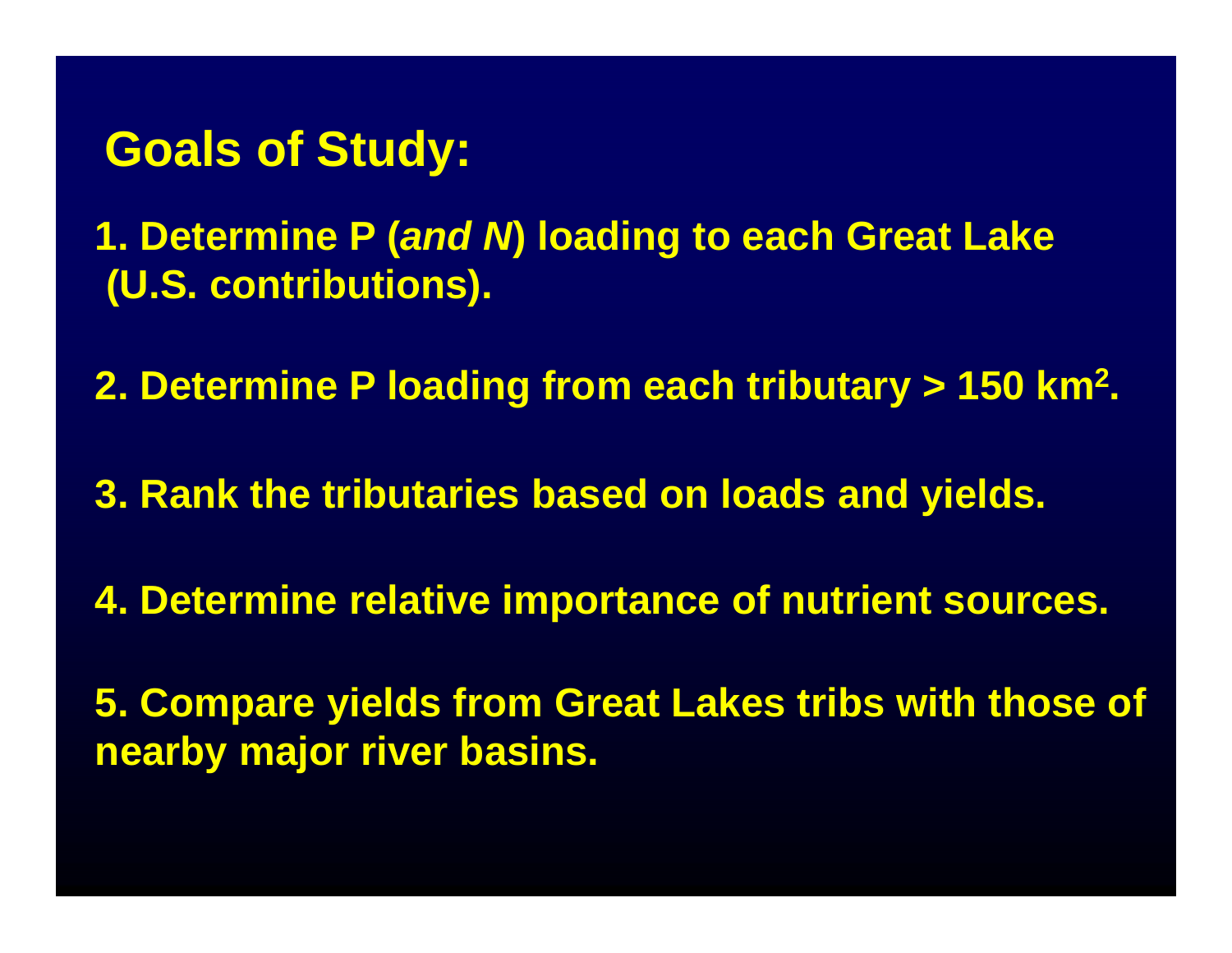## **Approach - SPARROW Water-Quality Model – SPAtially Referenced Regression on Watershed Attributes**

**<http://water.usgs.gov/nawqa/sparrow>**



*X variables*

- ш **Hybrid statistical/ mechanistic process structure; mass-balance constraints; data-driven, nonlinear estimation of parameters**
- **Separates land and in-stream processes**
- **Predictions of mean-annual flux reflect long-term, net effects of nutrient supply and loss processes in watersheds**
- **Once calibrated, the model has physically interpretable coefficients; model supports hypothesis testing and uncertainty estimation**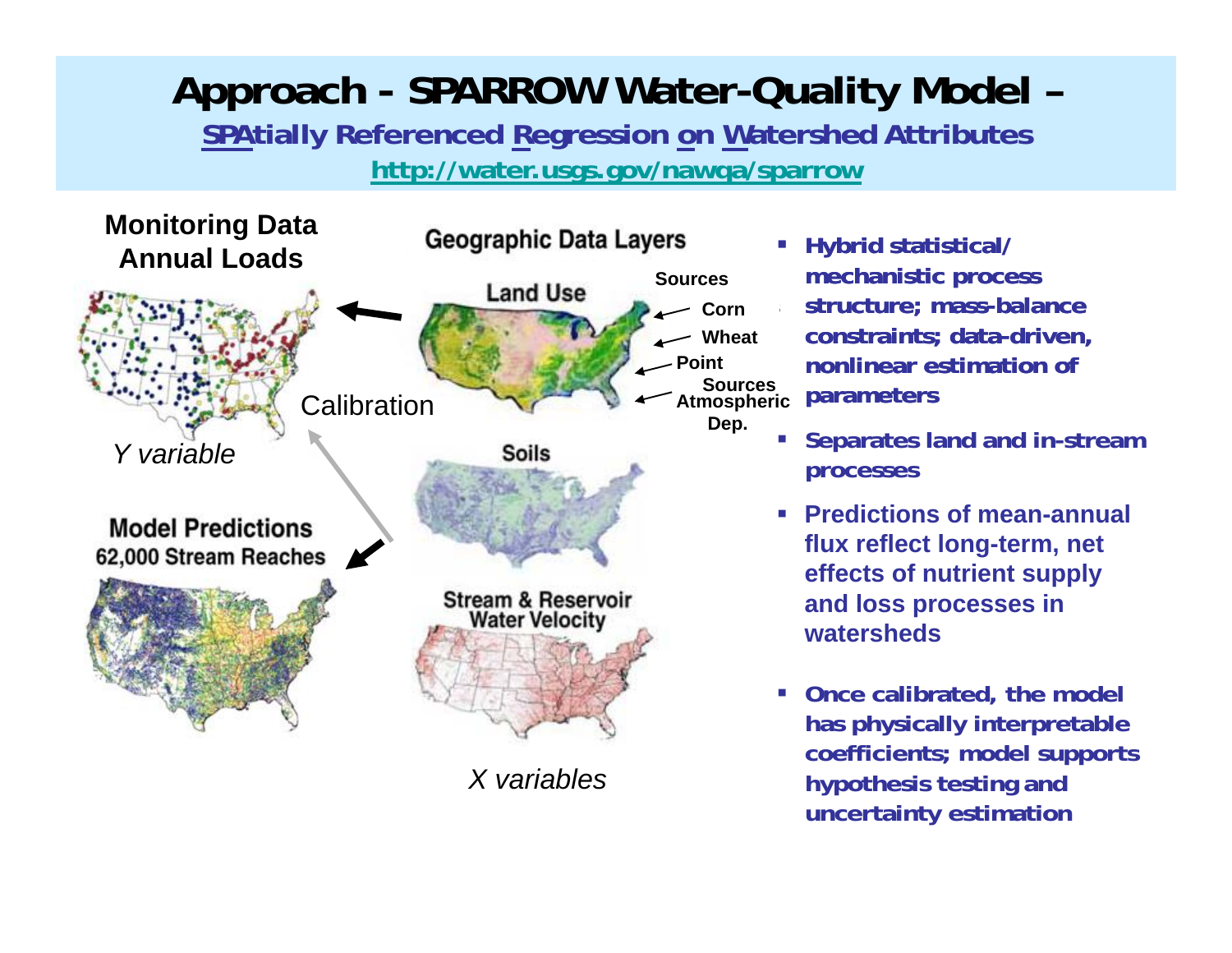## Regression Equation behind the SPARROW Model



Calibration of National model was based on using 425 sites with coinciding loads and GIS information and the Upper Midwest Model based on 810 sites.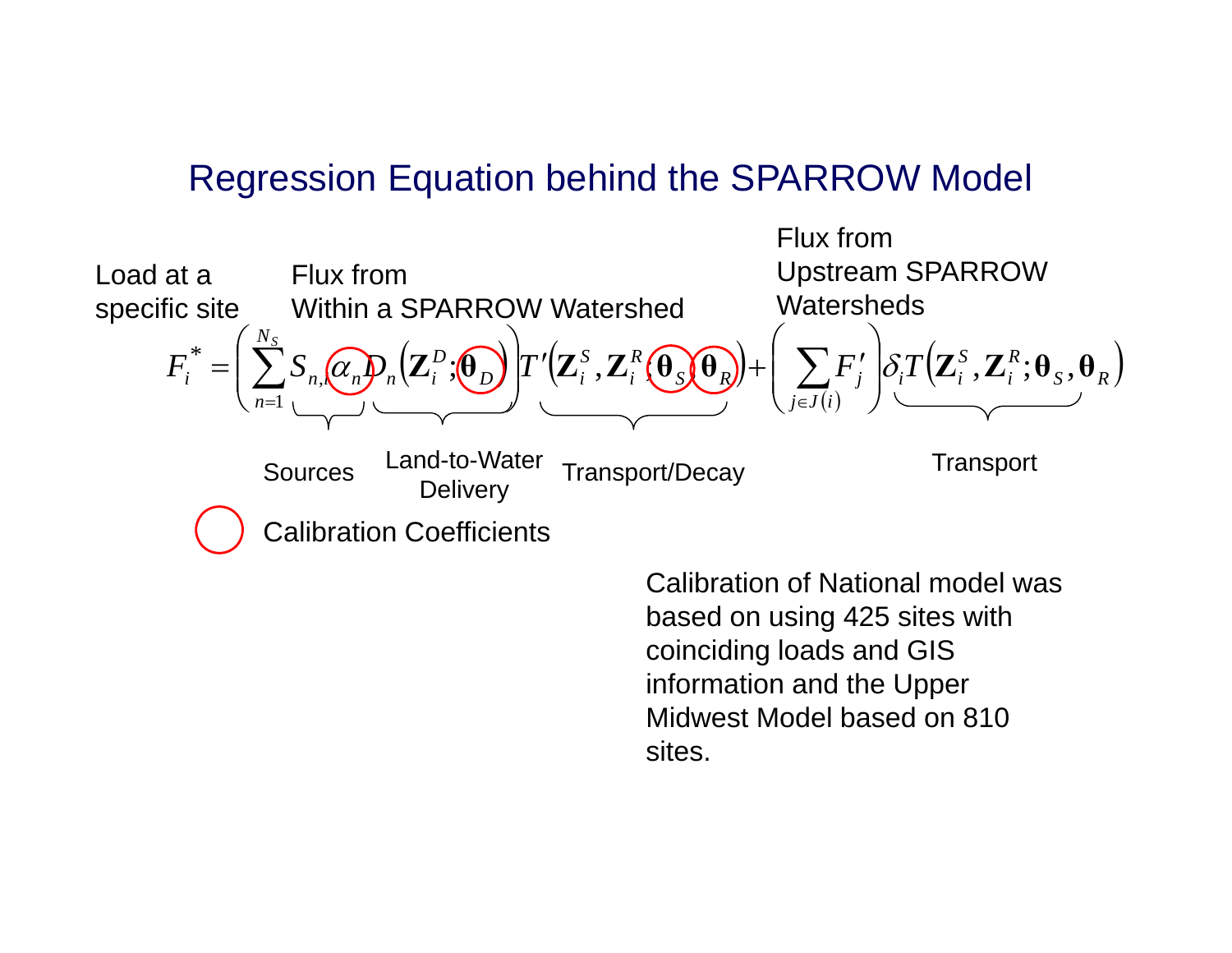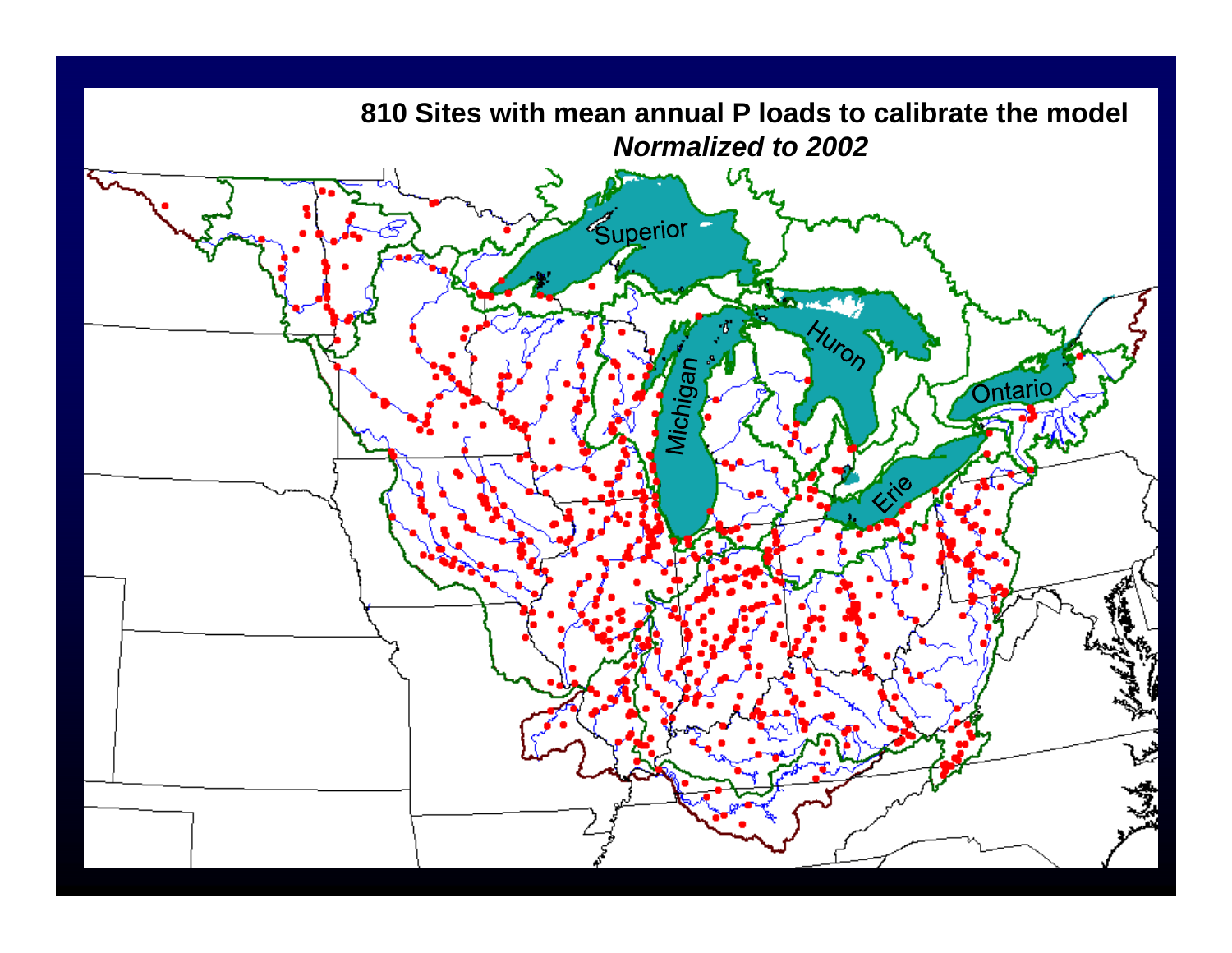### Summary of Upper Midwest SPARROW model and calibration results for TP.

|                       |                                      | <b>Coefficient</b> |                 |         |                |                                      |             |
|-----------------------|--------------------------------------|--------------------|-----------------|---------|----------------|--------------------------------------|-------------|
|                       |                                      | <b>Coefficient</b> |                 |         | value<br>(mean | Coefficient 90%<br><b>Confidence</b> |             |
|                       |                                      | <b>Coefficient</b> | <b>Standard</b> |         | bootstrap      | Limits (NLLSR)                       |             |
| <b>Parameter</b>      | <b>Coefficient units</b>             | value              | error           | P value | estimate)      | Low                                  | <b>High</b> |
| Sources $\frac{1}{2}$ |                                      |                    |                 |         |                |                                      |             |
| Point sources (total) | fraction, dimensionless              | 1.068              | 0.142           | 0.0000  | 1.083          | 0.835                                | 1.302       |
| Manure (confined)     | fraction, dimensionless              | 0.086              | 0.011           | 0.0000  | 0.085          | 0.068                                | 0.104       |
| Manure (unconfined)   | fraction, dimensionless              | 0.032              | 0.010           | 0.0009  | 0.033          | 0.015                                | 0.049       |
| Fertilizers (farm)    | fraction, dimensionless              | 0.029              | 0,004           | 0.0000  | 0.029          | 0.023                                | 0.036       |
| Forested areas        | kg km <sup>-2</sup> yr <sup>-1</sup> | 14700              | 1.723           | 0.0000  | 14.600         | 11.800                               | 17.500      |
| Urban areas           | kg km $^2$ yr <sup>1</sup>           | 52300              | 14400           | 0.0001  | 48.900         | 28.600                               | 76.000      |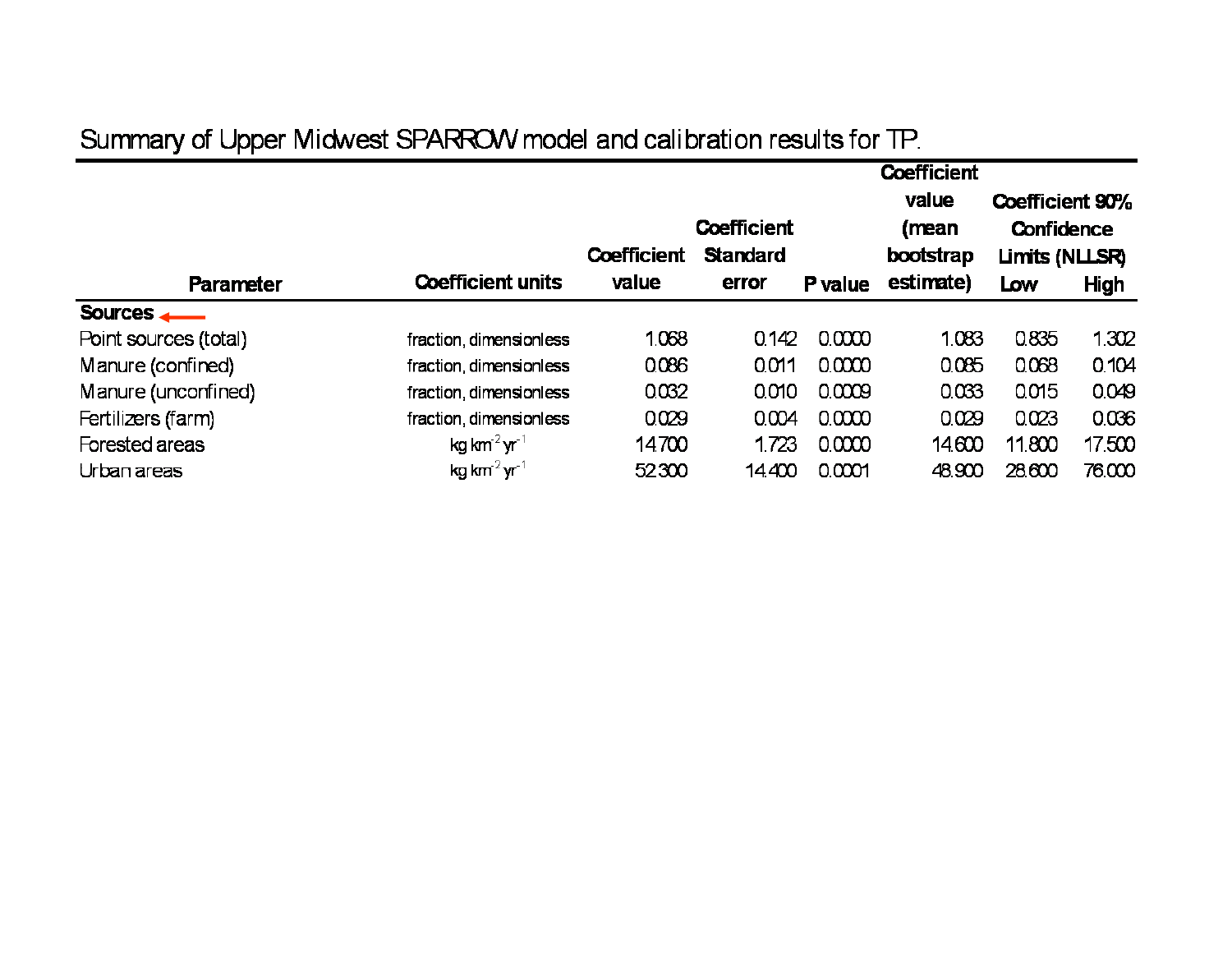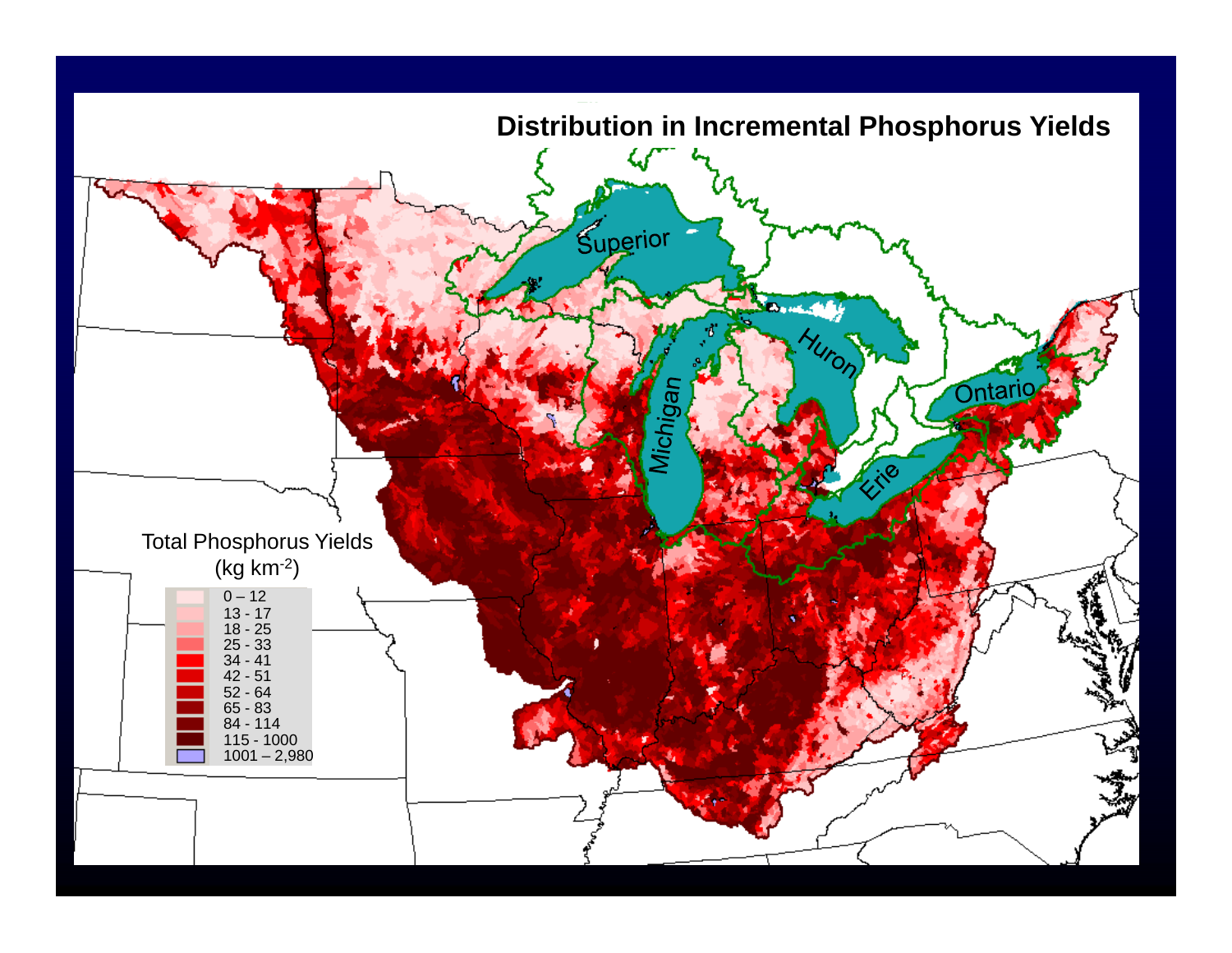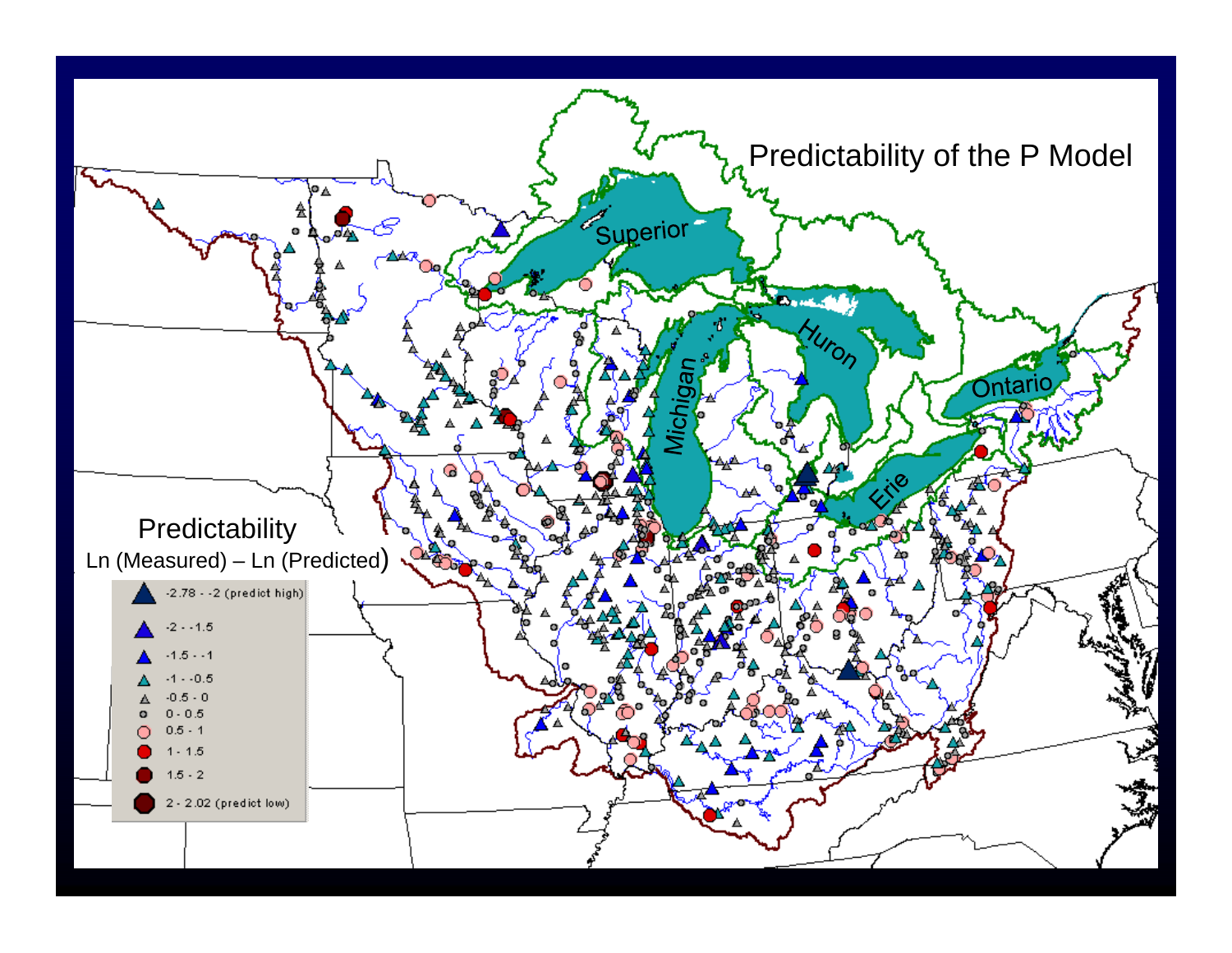Annual TP loading and yields into each Great Lake and the nearby major river basins.

|                                                                 | U.S.               |              |                                 |  |  |  |
|-----------------------------------------------------------------|--------------------|--------------|---------------------------------|--|--|--|
|                                                                 | Drainage           | Total U.S.   | Total U.S.                      |  |  |  |
| <b>Great Lake/River</b>                                         | Area               | Load         | Yield                           |  |  |  |
| <b>Basin</b>                                                    | (km <sup>2</sup> ) | $(Tonnes)^a$ | $\left(\text{kg km}^2\right)^a$ |  |  |  |
| Superior                                                        | 43,594             | 782          | 17.9                            |  |  |  |
| Michigan                                                        | 116,395            | 3,431        | 29.5                            |  |  |  |
| Huron                                                           | 41,369             | 927          | 22.4                            |  |  |  |
| Erie                                                            | 55,488             | 4,611        | 83.1                            |  |  |  |
| Ontario                                                         | 35,661             | 1,803        | 50.6                            |  |  |  |
| <sup>a</sup> Loads and yields from the U.S. part of each lake's |                    |              |                                 |  |  |  |
| $\sim$ 1 1 1 1 1 1 $\sim$ 1 1 $\sim$                            |                    |              |                                 |  |  |  |

watershed, and do not include direct atmospheric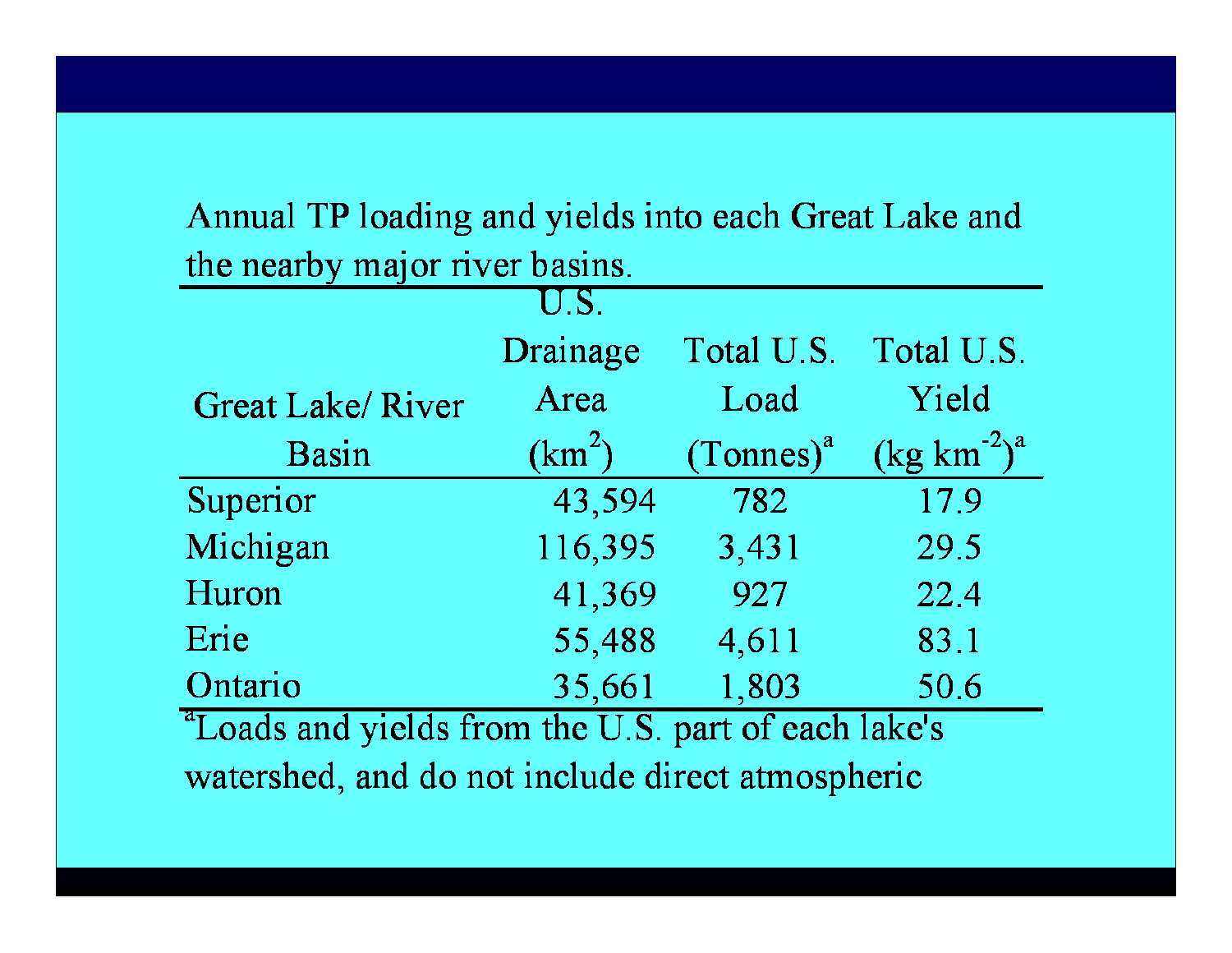#### Annual TP loading and yields into each Great Lake and the nearby major river basins. [NA, not available]

|                  | U.S.     |                |                                             |                | Present Study<br>U.S. | 1983-85<br>U.S. |
|------------------|----------|----------------|---------------------------------------------|----------------|-----------------------|-----------------|
|                  | Drainage | Total U.S.     | Total U.S.                                  | Direct         | "Watershed"           | "Watershed"     |
| Great Lake/River | Area     | Load           | Yield                                       | Point          | Loading               | Loading         |
| Basin            | $(km^2)$ | $(Tonnes)^{a}$ | $\left(\text{kg km}^{-2}\right)^{\text{a}}$ | <b>Sources</b> | (Tonnes)              | (Tonnes)        |
| Superior         | 43,594   | 782            | 17.9                                        | 75             | 707                   | 1,503           |
| Michigan         | 116,395  | 3,431          | 29.5                                        | 374            | 3,057                 | 3,227           |
| Huron            | 41,369   | 927            | 22.4                                        | 126            | 801                   | 1,549           |
| Erie             | 55,488   | 4,611          | 83.1                                        | 1,146          | 3,465                 | 5,668           |
| Ontario          | 35,661   | 1,803          | 50.6                                        | 464            | 1,339                 | 1,267           |
|                  |          |                |                                             |                |                       |                 |
|                  |          |                |                                             |                |                       |                 |
|                  |          |                |                                             |                |                       |                 |
|                  |          |                |                                             |                |                       |                 |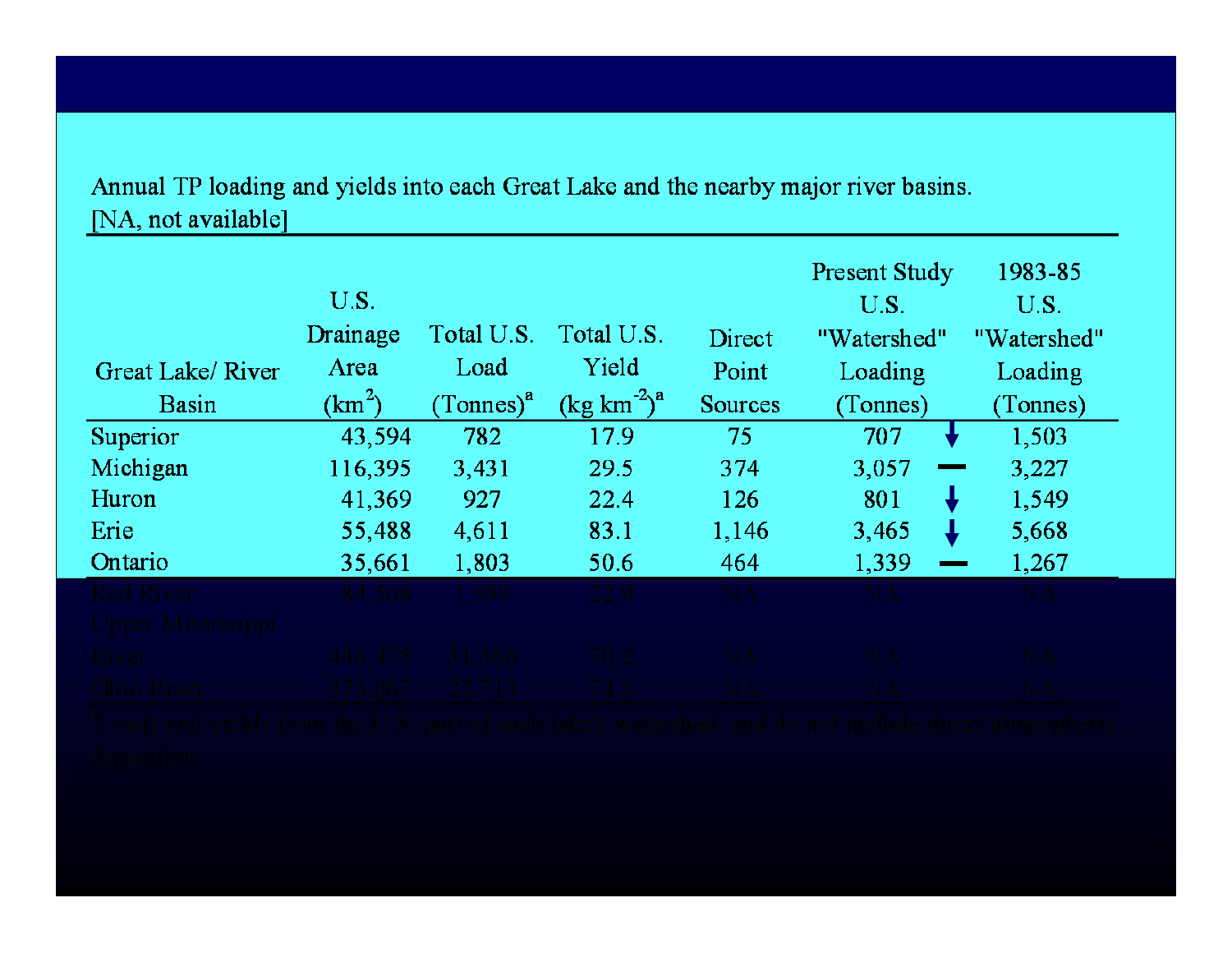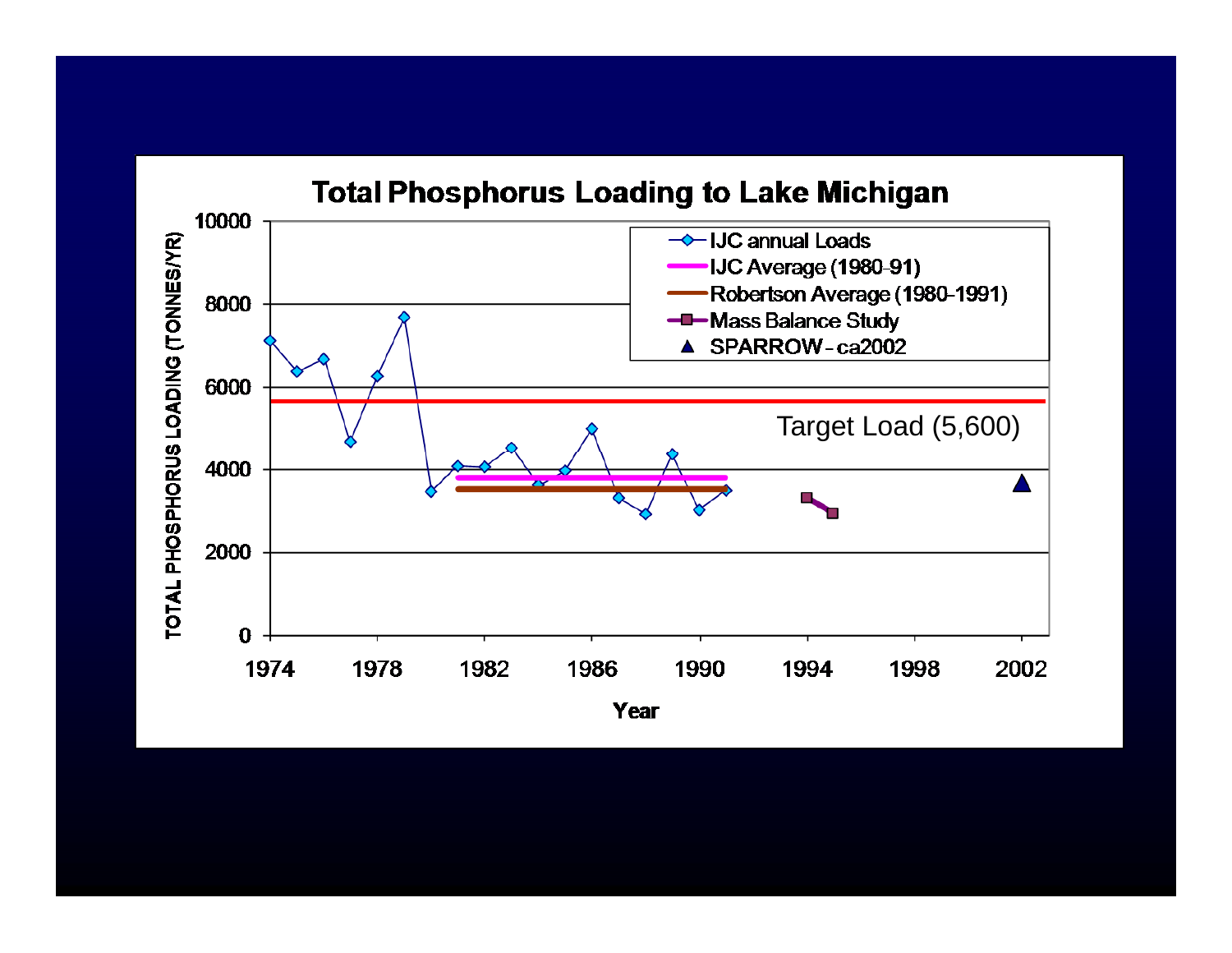### **What are the major sources to each of the Great Lakes?**



TOTAL DELIVERED LOAD, TONNES/YR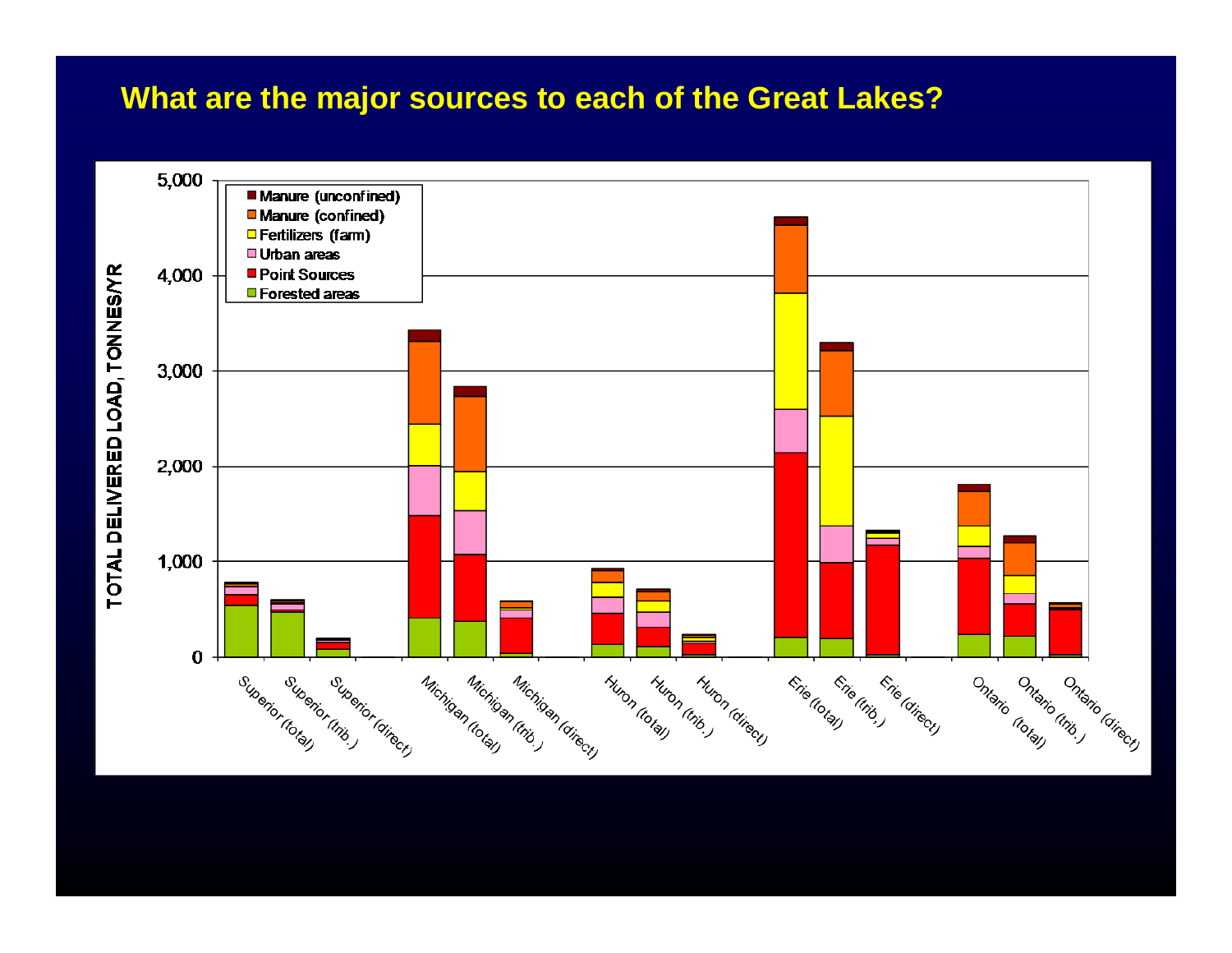How do the yields to the Great Lakes **Basins** compare with each other and with those from other nearby large river basins?



Urban and open

Erie

Ontario

Red R

**UpperMiss. R.** 

**Ohio R** 

**Point Sources E** Forest, wetland, shrub

**Huron** 

20%

0%

Superior

Michigan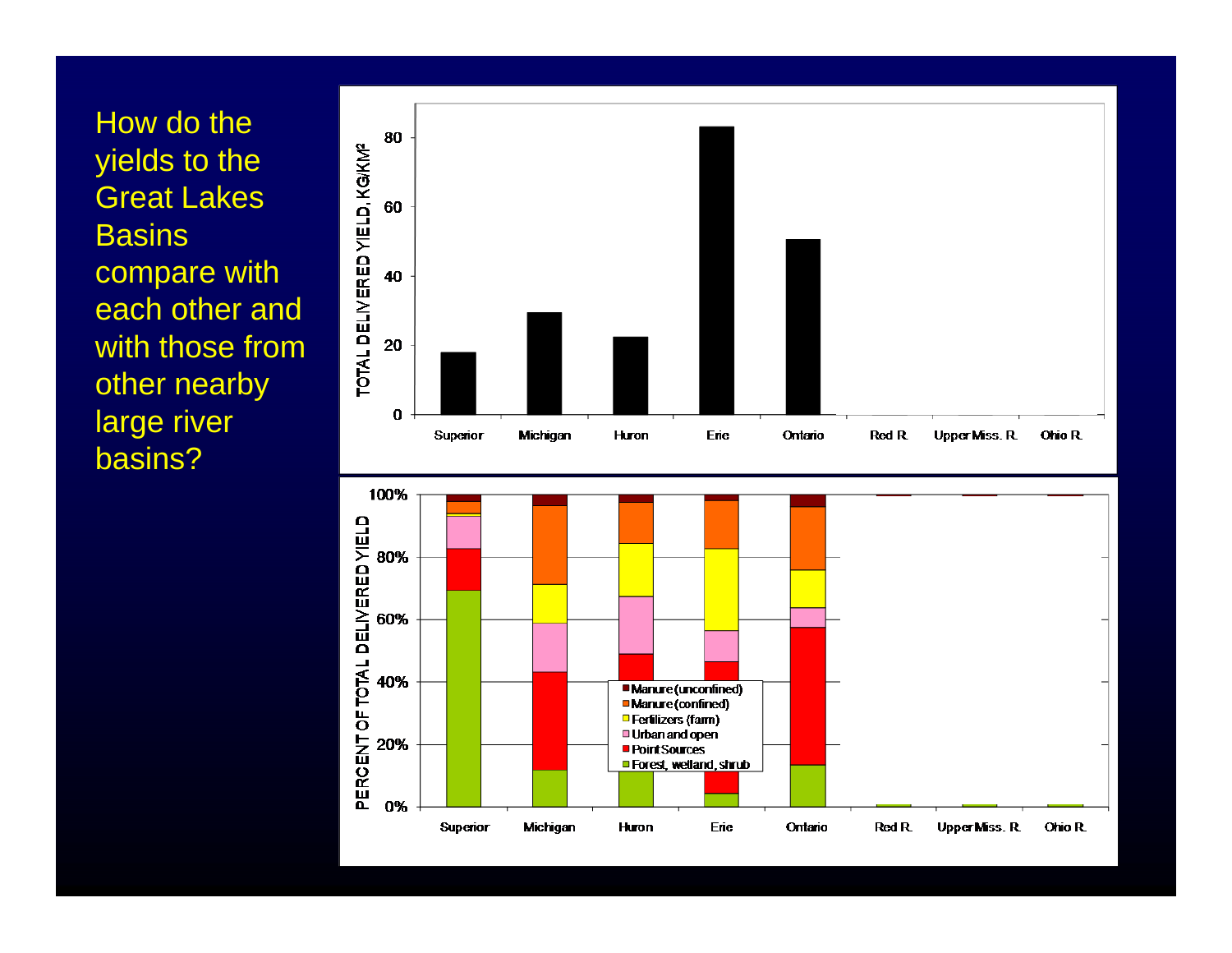